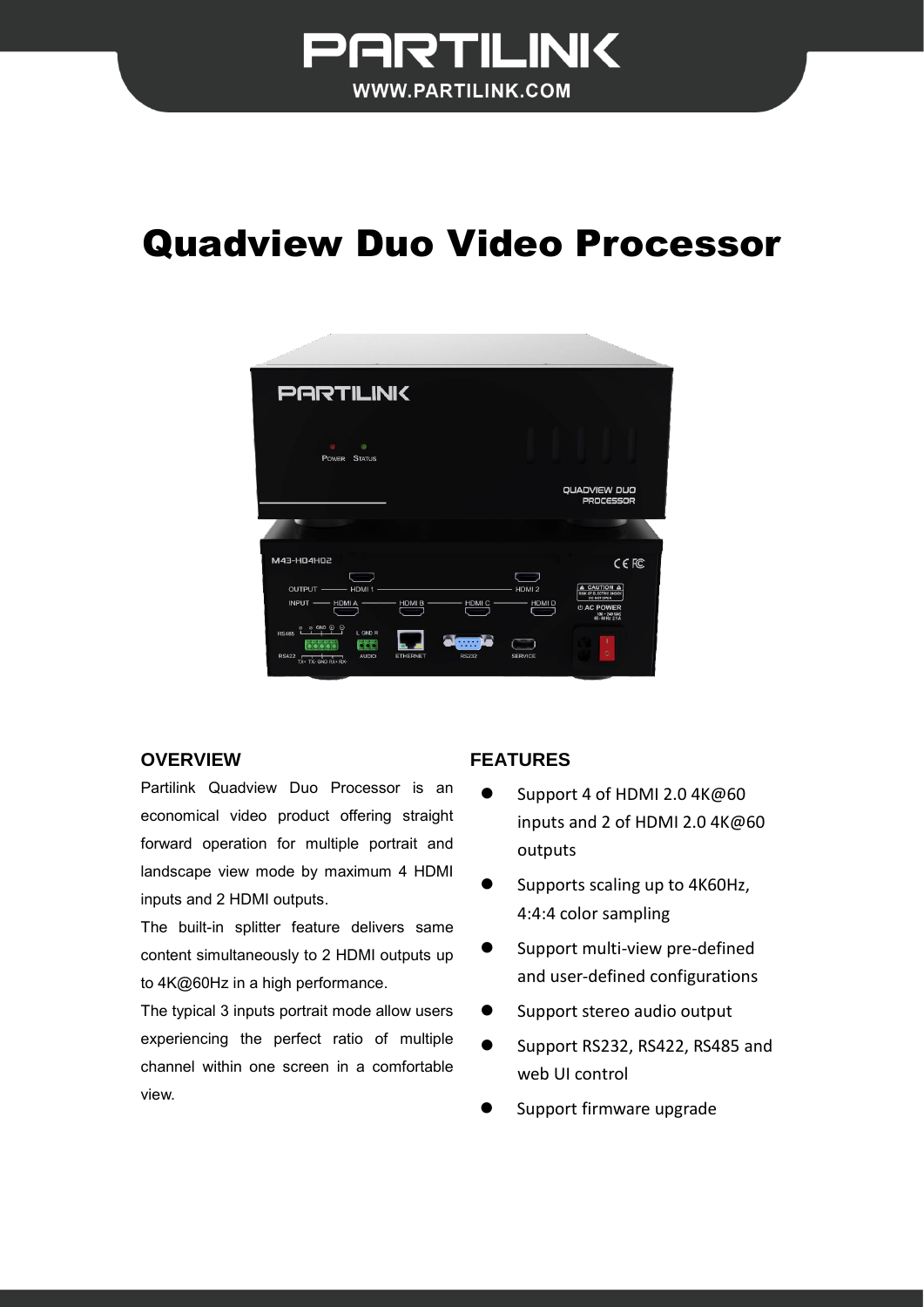## **Specification**

| MODEL NO.                  | M43-H04H02                                                          |                                             |
|----------------------------|---------------------------------------------------------------------|---------------------------------------------|
| <b>INPUT INTERFACE</b>     | 4 x HDMI 2.0 type A                                                 |                                             |
| <b>INPUT RESOLUTION</b>    | 640 x 480p@60, 1280 x 720p@60, 1920 x 1080p@60                      |                                             |
|                            | 3840 x 2160p@30, 3840 x 2160p@60                                    |                                             |
| <b>OUTPUT INTERFACE</b>    | 2 x HDMI 2.0 type A                                                 |                                             |
|                            | terminal block 3 pole, stereo                                       |                                             |
| <b>OUTPUT RESOLUTION</b>   | Portrait mode:                                                      |                                             |
|                            | 720 x 1280p@30, 720 x 1280p@60, 1200 x 1600p@60, 1080 x 1920p@30,   |                                             |
|                            | 1080 x 1920p@50, 1080 x 1920p@60, 1200 x 1920p@60, 2048 x 2048p@57, |                                             |
|                            | 2160 х 3840р@30, 2160 х 3840р@50, 2160 х 3840р@60, 2160 х 4096р@50, |                                             |
|                            | 2160 x 4096p@60                                                     |                                             |
|                            | Landscape mode:                                                     |                                             |
|                            | 1280 x 720p@30, 1280 x 720p@60, 1600 x 1200p@60, 1920 x 1080p@30,   |                                             |
|                            | 1920 x 1080p@50, 1920 x 1080p@60, 1920 x 1200p@60, 2048 x 2048p@57, |                                             |
|                            | 3840 х 2160р@30, 3840 х 2160р@50, 3840 х 2160р@60, 4096 х 2160р@50, |                                             |
|                            | 4096 x 2160p@60                                                     |                                             |
| <b>OUTPUT COLOR FORMAT</b> | 4:4:4, 24 bpp                                                       |                                             |
| <b>HDMI COMPLIANCE</b>     | HDMI 1.4 and HDMI 2.0                                               |                                             |
| <b>BANDWIDTH</b>           | 18 Gbps                                                             |                                             |
| <b>HDCP COMPLIANCE</b>     | HDCP 1.4 and HDCP 2.2                                               |                                             |
| <b>CONTROL METHODS</b>     | <b>RS232</b>                                                        | 1 x D9 female connector                     |
|                            | RS485 / RS422                                                       | 5-pole terminal block                       |
|                            | Ethernet                                                            | $1 \times R$ J45                            |
| <b>FIRMWARE UPGRADE</b>    | <b>USB 2.0</b>                                                      |                                             |
| <b>POWER</b>               | Power Supply                                                        | Built-in power module 100-240ACV (50/60 HZ) |
|                            | <b>Power Consumption</b>                                            | 32 W                                        |
|                            | <b>Redundant Power Supply</b>                                       | no                                          |
| <b>ENVIRONMENT</b>         | <b>Operating Temperature</b>                                        | $0^{\circ}$ C ~ 40 $^{\circ}$ C             |
|                            | <b>Operating Humidity</b>                                           | 0% ~ 80% RH                                 |
|                            | <b>Storage Temperature</b>                                          | $-20^{\circ}$ C ~ 60 $^{\circ}$ C           |
| <b>DIMENSION</b>           | 240 x 371 x 88 mm (L x W x H)                                       |                                             |
| <b>WEIGHT</b>              | 3.9 KG                                                              |                                             |
| <b>AVAILABLE IN</b>        | black                                                               |                                             |